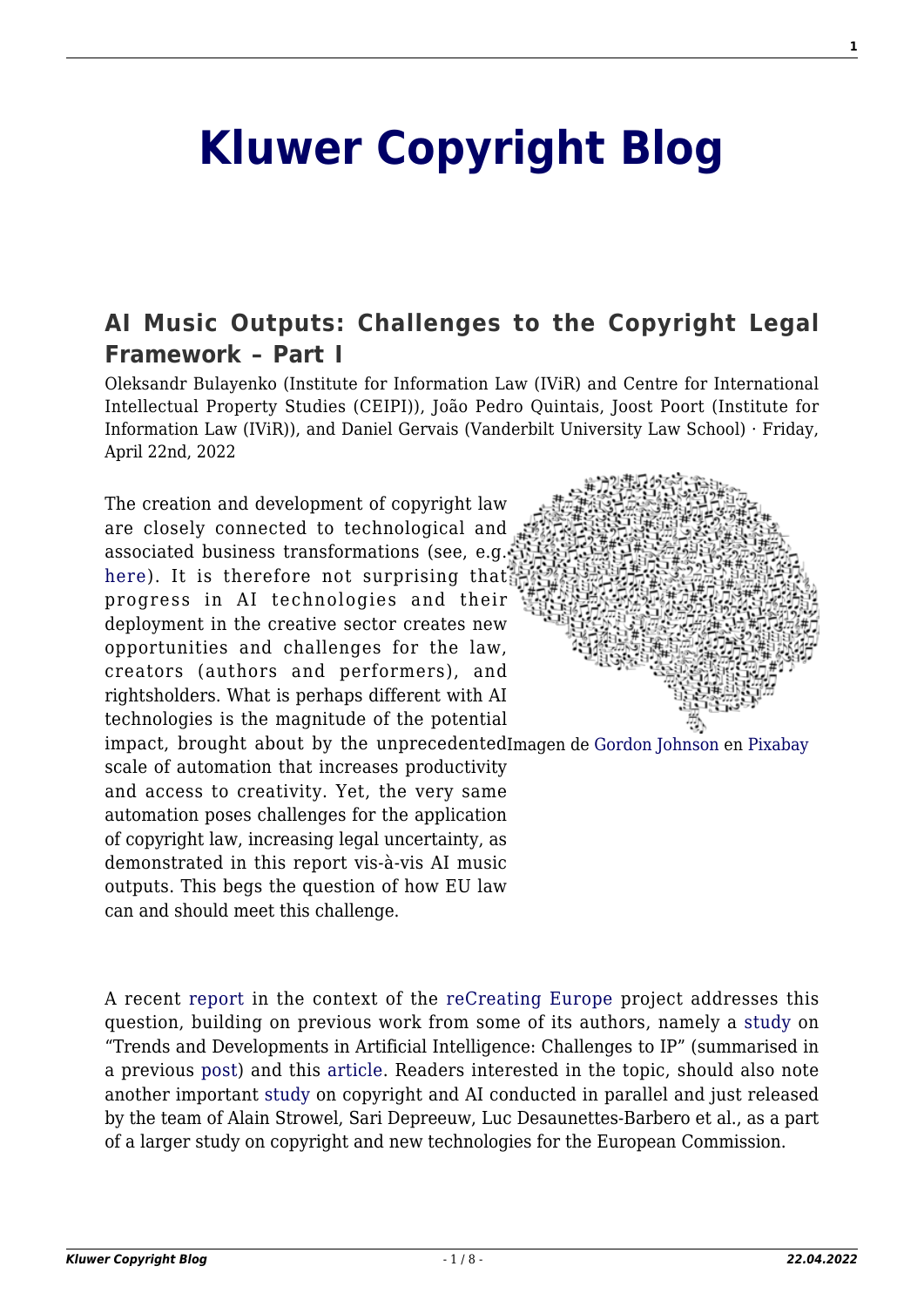The focus of our report is on what we call AI music outputs, meaning any kind of music-related content generated by or with the assistance of AI systems, tools and techniques. The report complements the analysis of laws with a review of practices and contractual arrangements of claiming and attributing authorship and/or ownership by actors in the field of AI music creation. The study covers practices of forprofit AI-powered online music creation services (e.g., [AIVA,](https://www.aiva.ai/) [Endel](https://endel.io/), [Xhail](https://xhail.com/), [Boomy](https://boomy.com/), [Score/Amper](https://www.ampermusic.com/), [Jukebox,](https://openai.com/blog/jukebox/) [MuseNet,](https://openai.com/blog/musenet/) AI tools of [Sony CSL](https://csl.sony.fr/projects-music/)) and of non-profit AI music research projects (e.g., [folk-rnn,](https://folkrnn.org/) [Melomics\)](https://www.artificia.pro/melomics/).

This two-part blog post contains a summary of our report's conclusions and recommendations. Part I summarises the conclusions of our research on how EU copyright rules apply to AI music outputs. Part II will present our conclusions regarding EU rules on related rights and outline policy recommendations for EU legislators in this field.

|                                     | folkrnn<br>generate a folk tune with a recurrent neural<br>network |
|-------------------------------------|--------------------------------------------------------------------|
|                                     | PRESS TO GENERATE TUS                                              |
| Compose                             |                                                                    |
|                                     |                                                                    |
|                                     | MOD                                                                |
| thesession.org (w/ :   :)           |                                                                    |
| <b>TEMPERATURE</b>                  |                                                                    |
|                                     | 797834                                                             |
|                                     |                                                                    |
| METER                               | MOLT                                                               |
| A/A                                 | C Major                                                            |
|                                     | IN ITIAL AB                                                        |
| Enter start of tune in ABC notation |                                                                    |
|                                     |                                                                    |

| FOLK RNN TUNE NO76380                                                                                                                                                                                                                                    |
|----------------------------------------------------------------------------------------------------------------------------------------------------------------------------------------------------------------------------------------------------------|
| <b>BY PASSED</b><br><b>PARKS</b><br><b>Kylmai</b><br>dicabi cifeldobi AndiloAlli celli!<br>roor centricies cigalistes etgalgang feed<br>Afric 8003014404 Appr Forc 400g<br>(Togfige Folke) cADE FOOT (Adds: defig) Folde Figes)<br>AFAC DOGS (ABHG FEDG) |
| The JUV properties were thesession, with, repeats with and phispap and temperature a.                                                                                                                                                                    |
| The prime tokens were Mugly RiCourt.                                                                                                                                                                                                                     |
| Generated on ads/ou/aouse, aos.grc.pli.                                                                                                                                                                                                                  |
| <b>HEAR IT</b>                                                                                                                                                                                                                                           |
| <b>The Contract</b>                                                                                                                                                                                                                                      |
| <b>Download MIDI</b><br>0.00<br>120<br>-11                                                                                                                                                                                                               |
|                                                                                                                                                                                                                                                          |
| SEE IT                                                                                                                                                                                                                                                   |
|                                                                                                                                                                                                                                                          |
|                                                                                                                                                                                                                                                          |
|                                                                                                                                                                                                                                                          |
|                                                                                                                                                                                                                                                          |
|                                                                                                                                                                                                                                                          |
|                                                                                                                                                                                                                                                          |
|                                                                                                                                                                                                                                                          |
|                                                                                                                                                                                                                                                          |
|                                                                                                                                                                                                                                                          |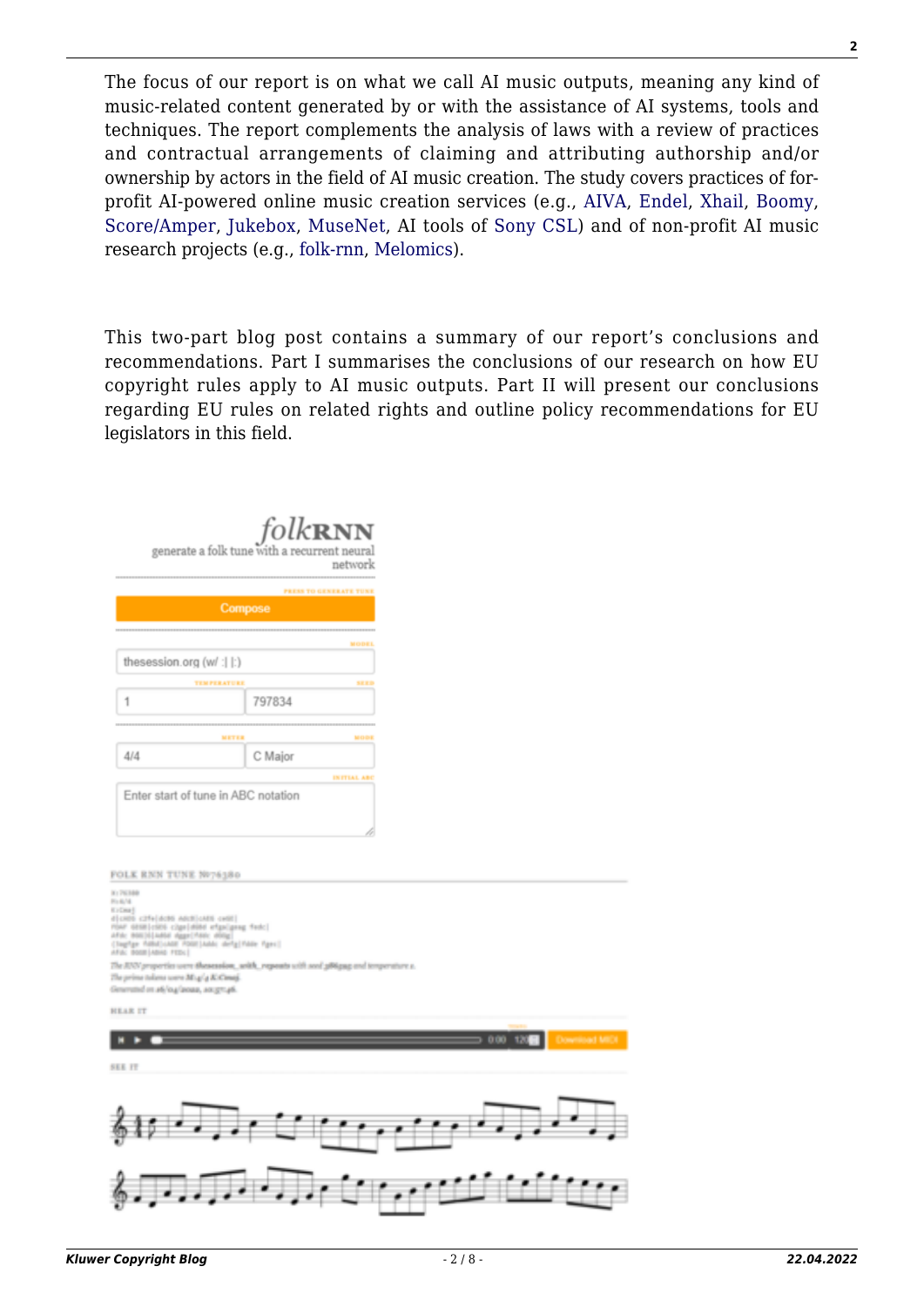*A piece of AI music output created with one click on a button specifically for this blog post using [folk-rnn](https://folkrnn.org/) could be enjoyed here: <https://themachinefolksession.org/tune/1114>*

## **Copyright protection and authorship of AI music outputs**

Under international and EU copyright law, authors are granted protection automatically upon the creation of original works. There were always situations where doubts subsist about the originality of created subject matter and the identity of their authors. The main difference brought about by the increasing deployment of AI systems, tools and techniques in the creative process is the scale and frequency of situations where there is uncertainty about: (i) the copyright protection of content produced; and (ii) the authorship status of the persons involved at different stages of that process (e.g., developers and/or users). This uncertainty is rooted in the technical nature and operation of AI systems, namely of the machine learning type, which erode the (causal, creative and expressive) link between the human contribution to or intervention in the process and the output generated by (or with the assistance of) the AI system.



*An overview of how the 13 teams of the 2020 [AI Song Contest](https://www.aisongcontest.com/) considered human and AI roles in different music building blocks [\(source](https://arxiv.org/abs/2010.05388))*

Based on an analysis of international and EU law, including the case law of the CJEU, it is possible to identify a four-step test for the assessment of copyright protection of subject matter as a "work". This test, conceptualised in prior research [\(here](https://op.europa.eu/en/publication-detail/-/publication/394345a1-2ecf-11eb-b27b-01aa75ed71a1/language-en) and [here\)](https://link.springer.com/article/10.1007/s40319-021-01115-0) and further developed in the current study, can be used to assess whether AI output qualifies as a work from the perspective of EU law. The four interrelated criteria that subject matter such as an AI output should meet to qualify as a copyright-protected **3**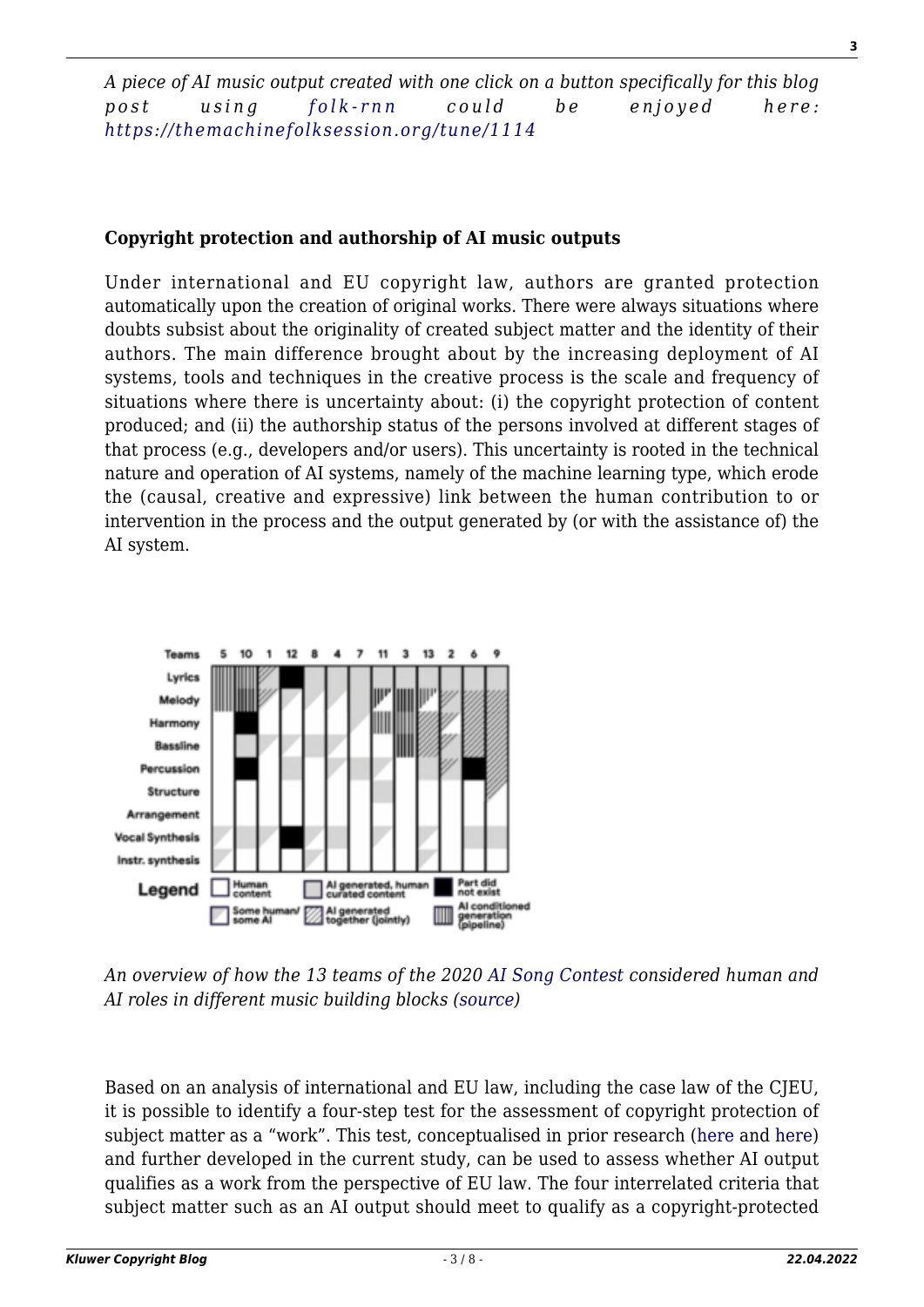"work" are as follows: (1) a "production in the literary, scientific or artistic domain"; (2) the product of human intellectual effort; (3) the result of creative choices; and (4) the choices "expressed" in the output.

In our analysis, we applied this test to *AI musical outputs*. The domain of music was selected for different reasons: it is one of the creative fields where the deployment of AI technology is the most significant; it contains a diversity of applicable legal rules (including related rights) in EU copyright law; and due to its economic and cultural significance, this field often acts as a catalyst for legal and policy changes in the area of copyright.

Our analysis shows that many of the AI music outputs examined will likely pass steps (1), (2) and (4) unscathed. The crux of the test is therefore in step (3), which encapsulates the essence of the originality standard under EU copyright law. From this perspective then, where an output does not qualify as original in the sense that it reflects the author's free and creative choices, that output is – from the perspective of *copyright* – in the public domain. As noted below, however, it might still benefit from protection under related rights.

In the context of step (3), it is possible in the first place to identify a series of external constraints on the assessment of originality: rule-based, technical, functional, and informational. The existence of such constraints reduces the author's margin for creative freedom, sometimes below the originality threshold. In the second place, the step allows for the identification of three *iterative* stages of the creative process when using an AI system: "conception", "execution", and "redaction". This approach maps well to the basic definition of AI systems used in our analysis, particularly to machine learning systems.

From our analysis, it results that the most relevant human contributions for purposes of an assessment of originality take place at the "conception" and "redaction" stages, rather than the execution stage. Furthermore, the iterative nature of the process means that a determination of originality requires a case-by-case assessment, for which there might not always be readily available public information. The result is that questions of originality – as well as authorship and ownership – in these cases will prima facie be governed by the operation of legal presumptions. Hence, absent additional transparency measures, an accurate substantive assessment of originality will require reverse engineering of the human interventions or contributions in the use of the AI system leading to a certain output.

Our analysis of the concept of work also investigated the legal status of secondary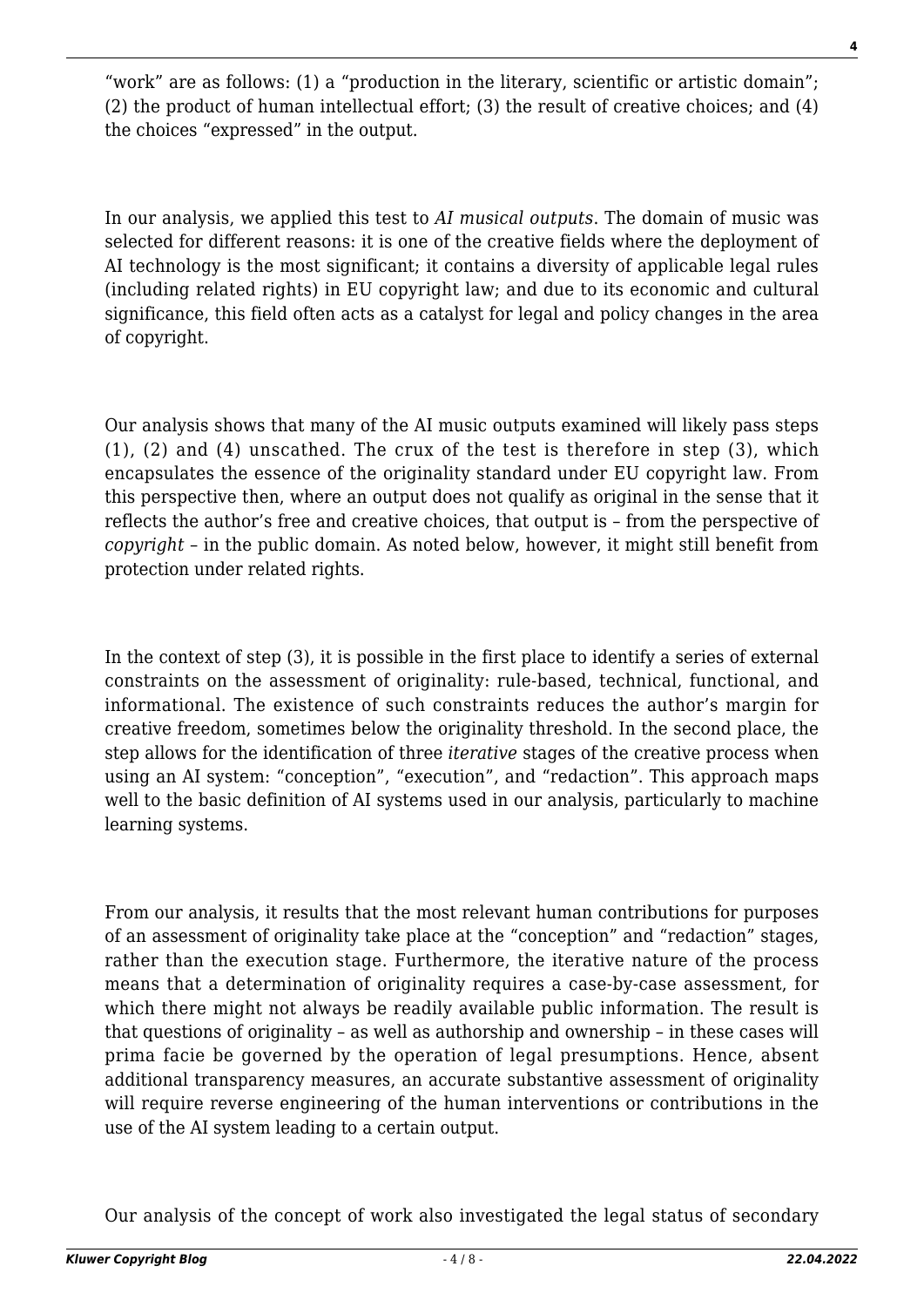(derivative) works in relation to the (primary) works used in the input in the context of AI music outputs. In our view, subject to specific unharmonized national provisions to the contrary, works created with the aid of AI systems are generally not, as such, secondary (derivative) works in relation to the primary works used in the input if they do not reproduce any original elements of the primary works. From our understanding of AI technology (and in particular of machine learning systems), such a reproduction does not occur in a technical or legal sense in such a way as to influence the qualification of the output as a secondary (derivative) works; rather, eventual similarities between the output and a pre-existing (original) work would mostly matter for analysis in the context of an infringement assessment.[\[1\]](#page--1-0) (On the topic of AI outputs and derivative works, see [here.](https://papers.ssrn.com/sol3/papers.cfm?abstract_id=4022665))



*Example workflow diagram by artist duo Hyper Music. The diagram shows how various AI tool prototypes of [Sony CSL](https://csl.sony.fr/projects-music/) are used in the music production process ([source\)](https://transactions.ismir.net/article/10.5334/tismir.100/)*

After examining the criteria for protection, our analysis then explored private actors' practices of claiming copyright protection and attributing authorship in the domain of music, including through contractual means. The case studies and interviews carried out in our research allowed us to identify areas of uncertainty and/or errors with legal qualifications regarding the subsistence of copyright protection and/or authorship in practice. The issue is manifested through the fact that claims to authorship and/or ownership are often associated with the nature (commercial/non-commercial) of AI music creation projects rather than with a facts-based analysis of the creative processes.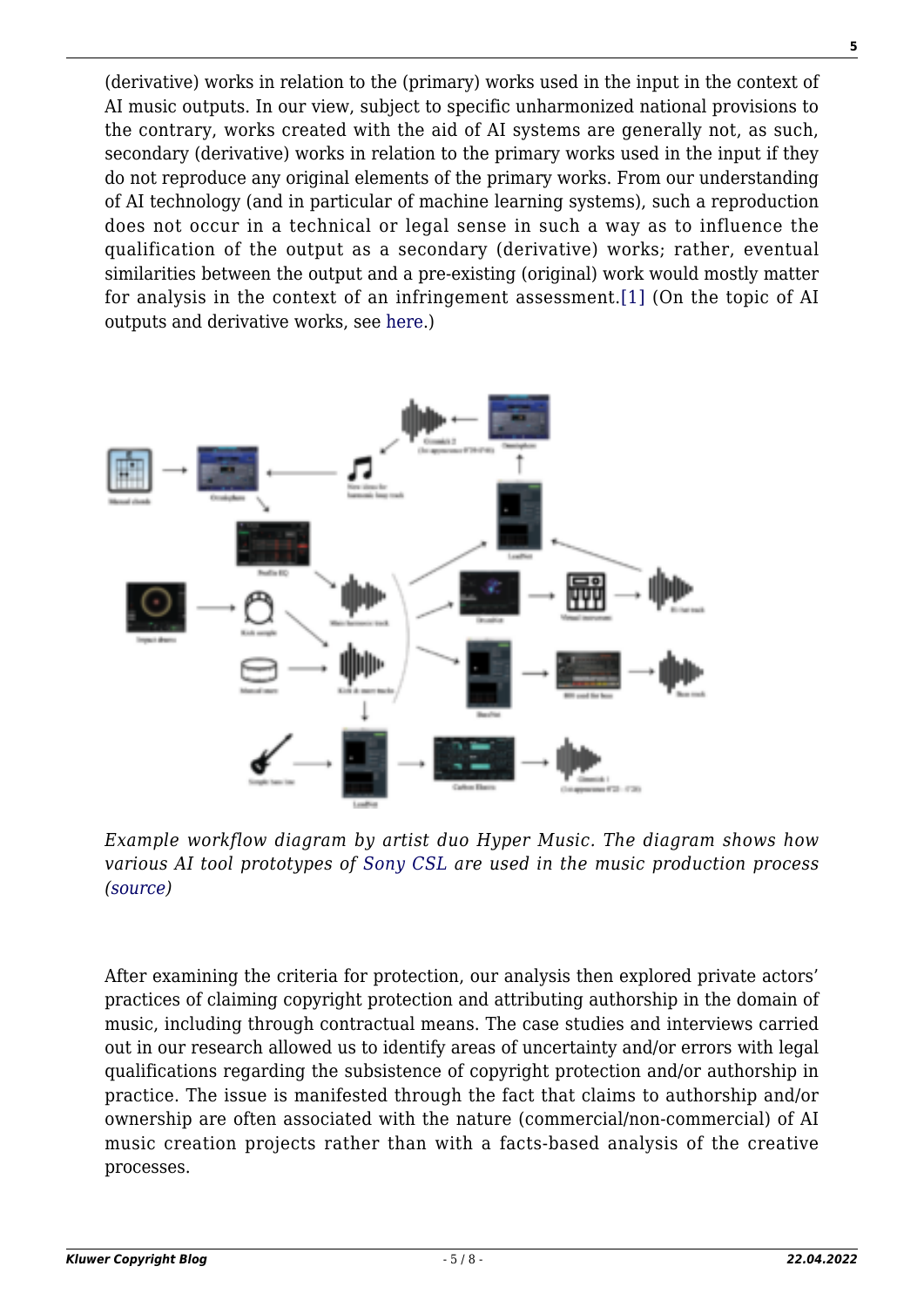Originality and authorship are matters of public law, leaving private parties with limited margin for interpreting the legal significance of their actions in the creative process. It is therefore a matter of law whether a particular output is a work protected by copyright. Still, in some cases, there is likely an issue of legal qualification when an online AI music creation service offers its users a variety of options for making choices at different stages of the creative process but ignores the actual choices made when attributing authorship (e.g., by contractually always attributing authorship to the

same person). Similarly indicative of uncertainty or errors in legal qualification is the situation where choices of users of online AI music creation services are limited by the functionality of the services (e.g., regarding the setting of some parameters and postproduction editing), but authorship is systematically attributed to different parties in the process (e.g., developer or user).

The uncertainty is compounded by the fact there are currently no typical or uniform contractual clauses used by all or most AI service providers. This situation can probably be explained by the absence of clear legal rules and/or authoritative precedents in this regard. Our research suggests that this state of uncertainty is a global problem. The examination of AI projects' geographic locations, literature review and interviews identified no meaningful relation between national/regional legal copyright regimes relevant for AI music creation and choices of countries for establishing AI music projects. Instead, factors like overall business and investment climate, public grants and taxation seem to play an important role.

Our legal analysis of authorship of AI musical outputs suggests that it is useful to distinguish between two scenarios. The first scenario refers to the situation when AI developers and users are the same person(s), whereas the second refers to cases when AI music creation systems are offered to users "as a service". The second scenario is more complex as regards establishing authorship of the persons involved in the creative process, since it requires an understanding of functional freedom enjoyed by users, as well as the specific choices made by all persons involved in the creative process. The proposed four-step test facilitates the qualification of AI outputs under copyright.

As in the case of creating with traditional means, the recognition of copyright protection and authorship to works created by or with the assistance of AI systems is not subject to artists disclosing and documenting the creative process. Naturally, the persons directly involved in the creation are mostly well-informed about the factual circumstances surrounding the production of an AI output. Still, even when detailed records of the creative process are available, there are often issues with the certainty of legal qualifications.

Legal presumptions of authorship and ownership – like those in the Berne Convention

**6**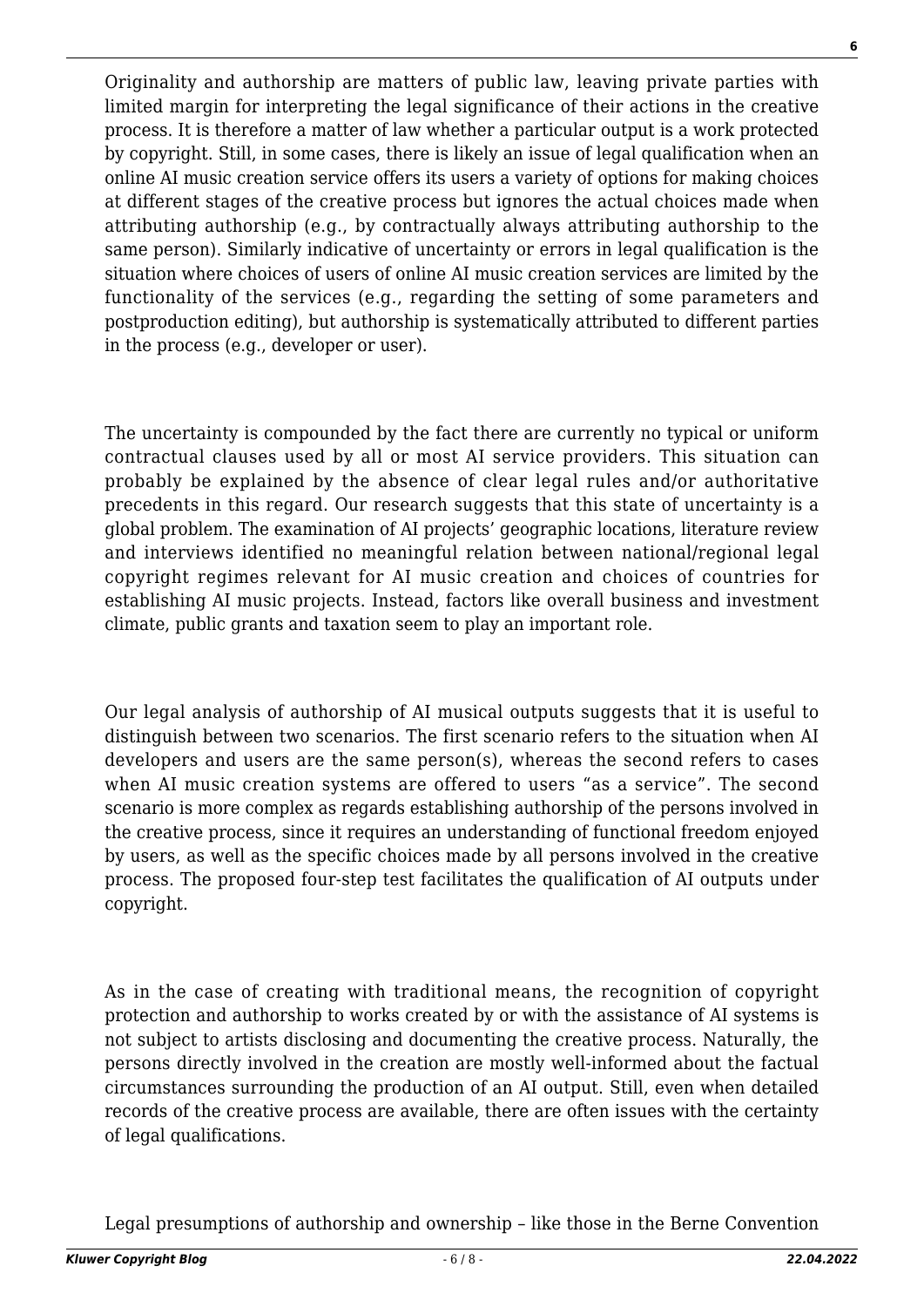and Enforcement Directive – may shift the burden of proof for someone challenging the identity of a human author (of his or her actual authorship) but they are much less likely to help determine whether an AI output is actually original and copyrightprotected. They can be used by economic actors to deviate from a legally accurate attribution of rights, which is necessarily fact-specific. Persons with such factual knowledge and control over the publication of the output have therefore the possibility to claim authorship and ownership of such content, even if the same lacks originality from the perspective of copyright law. In other words, while the presumption of authorship helps with addressing the problem of lack of information on the creative process characteristic of AI outputs, it also enables false authorship and ownership claims that may inter alia cause the extension of copyright protection in practice to AIgenerated outputs that should be unprotected and, therefore, in the public domain.

The answers to this problem would then need to be found in the fact-finding that form part of eventual litigation process. To be sure, this is limited solution to the problem of false authorship and ownership claims in relation to AI outputs.

*This research is part of the [reCreating Europe](https://www.recreating.eu/) project, which has received funding from the European Union's Horizon 2020 research and innovation programme under grant agreement No. 870626.*

[\[1\]](#page--1-0) Our research did not examine issues of reproduction of works for the purpose of training AI systems.



This entry was posted on Friday, April 22nd, 2022 at 1:29 pm and is filed under [Authorship](http://copyrightblog.kluweriplaw.com/category/authorship/), [Copyright](http://copyrightblog.kluweriplaw.com/category/copyright/), [European Union,](http://copyrightblog.kluweriplaw.com/category/jurisdiction-2/european-union/) [Jurisdiction,](http://copyrightblog.kluweriplaw.com/category/jurisdiction-2/) [Originality](http://copyrightblog.kluweriplaw.com/category/originality/)

**7**